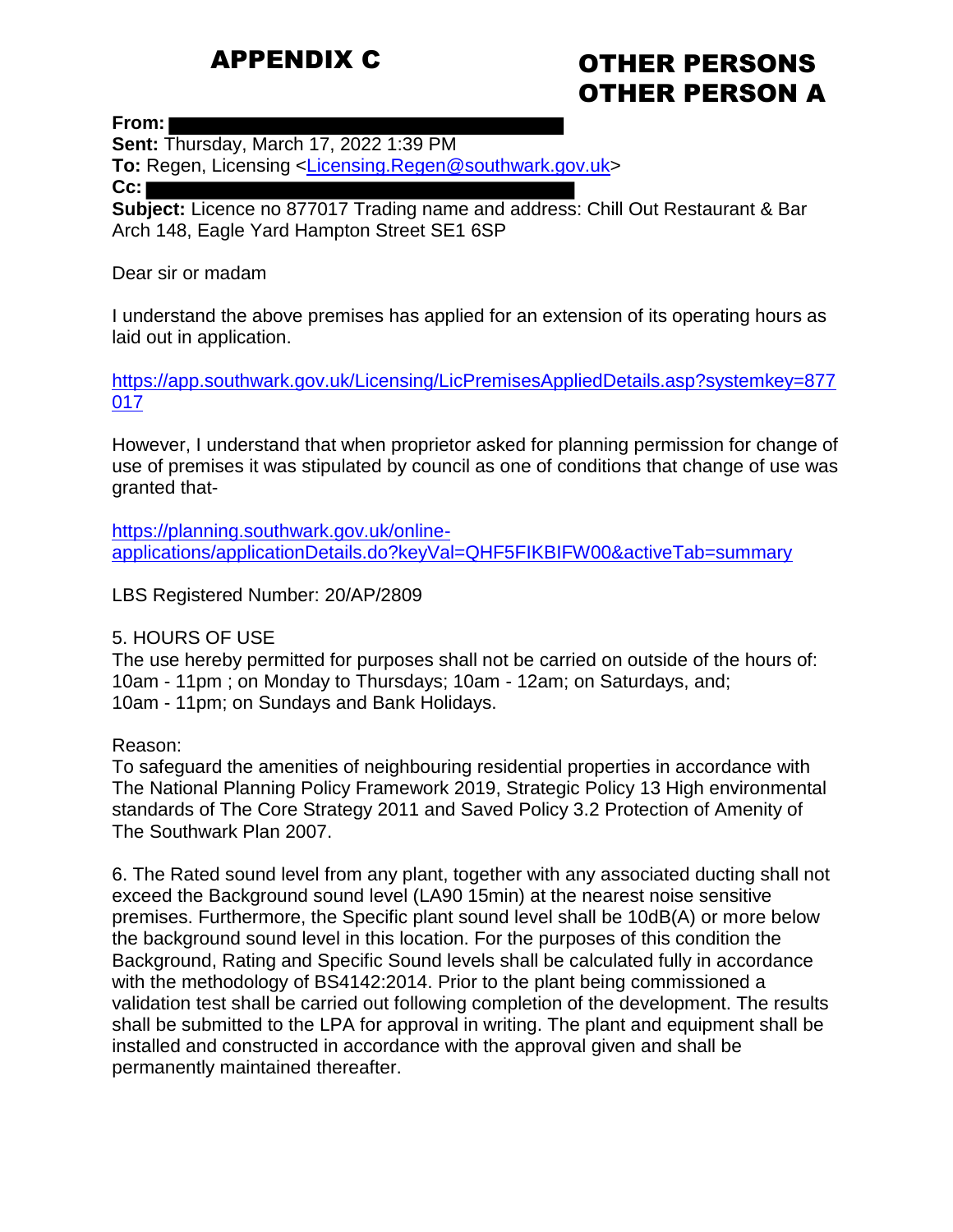### Reason

To ensure that occupiers of neighbouring premises do not suffer a loss of amenity by reason of noise nuisance or the local environment from noise creep due to plant and machinery in accordance with the National Planning Policy Framework 2012, Strategic Policy 13 High Environmental Standards of the Core Strategy 2011 and Saved Policy 3.2 Protection of Amenity of the Southwark Plan (2007).

As far as I am aware planning permission has not been sought or granted to change their hours in accordance with permission granted in 29 January 2021.

I wish to object very strongly to extension of hours to above premises.

#### Background to my objections

I am resident of Draper Estate and live about 100 yards from premises. I am also a member of draper tenants and residents association.

The extension of hours of to up to 3:30 am at weekend is completely unacceptable in residential area in close proximity to this premises. There are over 600 flats and houses within 30 to 100 yards of licensed premises. The effect on them of people leaving premises at 3:30am would be extremely detrimental in terms noise disturbance and sleep deprivation.

The tenants on the estate have really suffered in the last 6 months from anti social behaviour from licensed premises in Maldonado walk. Including myself.

This has included fights outside premises, numerous instances of people shouting and playing loud music in cars when leaving premises. Then in July 2022 we had a very serious stabbing incident. This culminated in a murder happening in one of licence arches on 14 December 2021.

Even on Christmas Day 2021 there was a serious fights between various men outside of an establishments with police attending.

Police quite often attend premises because of fights.

This a general objection to another licence extension in Maldonado walk because of all the problems we are having with alcohol licences premises already here. We do not want any further problems by having another licences premises.

#### Crime and disorder

On so many numerous occasions, I have seen people taking drugs outside the various establishments.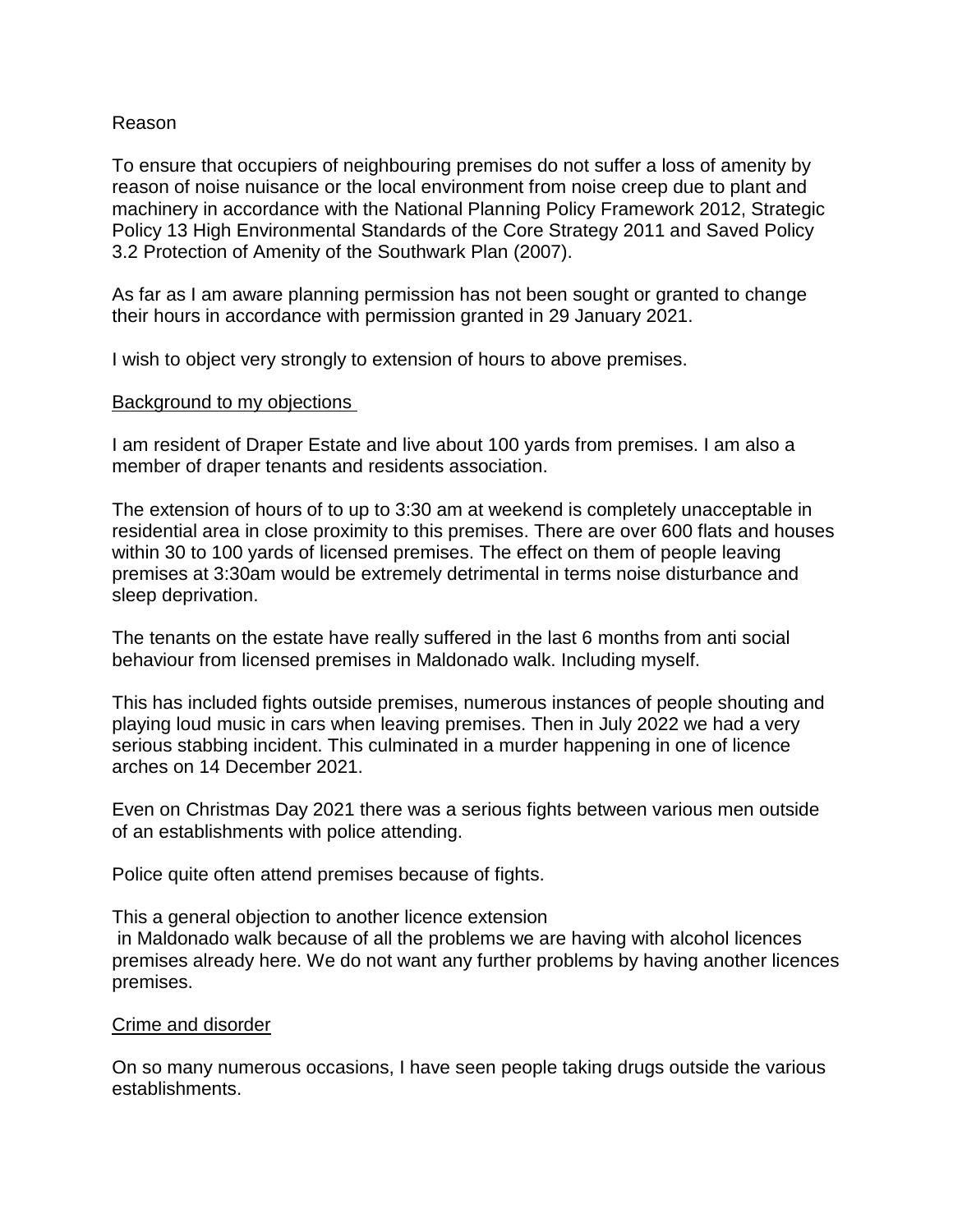I have witnessed on numerous occasions people leaving the establishments and having verbal arguments while extremely drunk.

I have witnessed on numerous coassions, people completely drunk and completely incapable of walking because of the amount of alcohol they have consumed.

We have had a serious stabbing and murder related to arches premises.

#### Anti social behaviour

We had people from arches premises letting off large industrial style fireworks in the car park in November. This nearly caused a major fire in our block because of close proximity of fireworks to our block.

On so many numerous coassions I have been woken up by people, shouting and arguing with each other while leaving the premises.

On numerous occasions, I have seen and heard, music emanating from persons cars who have left arches and getting into their cars parked outside of clubs/arches. Then, sitting for long periods of time with music on high volume.

However, I also understand that when proprietor asked for planning permission for change of use of premises it was stipulated by council as one of conditions that change of use was granted that-

[https://planning.southwark.gov.uk/online](https://planning.southwark.gov.uk/online-applications/applicationDetails.do?keyVal=QHF5FIKBIFW00&activeTab=summary)[applications/applicationDetails.do?keyVal=QHF5FIKBIFW00&activeTab=summary](https://planning.southwark.gov.uk/online-applications/applicationDetails.do?keyVal=QHF5FIKBIFW00&activeTab=summary)

LBS Registered Number: 20/AP/2809

# 5. HOURS OF USE

The use hereby permitted for purposes shall not be carried on outside of the hours of: [10am -](x-apple-data-detectors://2/) 11pm ; on Monday to Thursdays; [10am -](x-apple-data-detectors://4/) 12am; on Saturdays, and; [10am -](x-apple-data-detectors://5/) 11pm; on Sundays and Bank Holidays.

# Reason:

To safeguard the amenities of neighbouring residential properties in accordance with The National Planning Policy Framework 2019, Strategic Policy 13 High environmental standards of The Core Strategy 2011 and Saved Policy 3.2 Protection of Amenity of The Southwark Plan 2007.

6. The Rated sound level from any plant, together with any associated ducting shall not exceed the Background sound level (LA90 15min) at the nearest noise sensitive premises. Furthermore, the Specific plant sound level shall be 10dB(A) or more below the background sound level in this location. For the purposes of this condition the Background, Rating and Specific Sound levels shall be calculated fully in accordance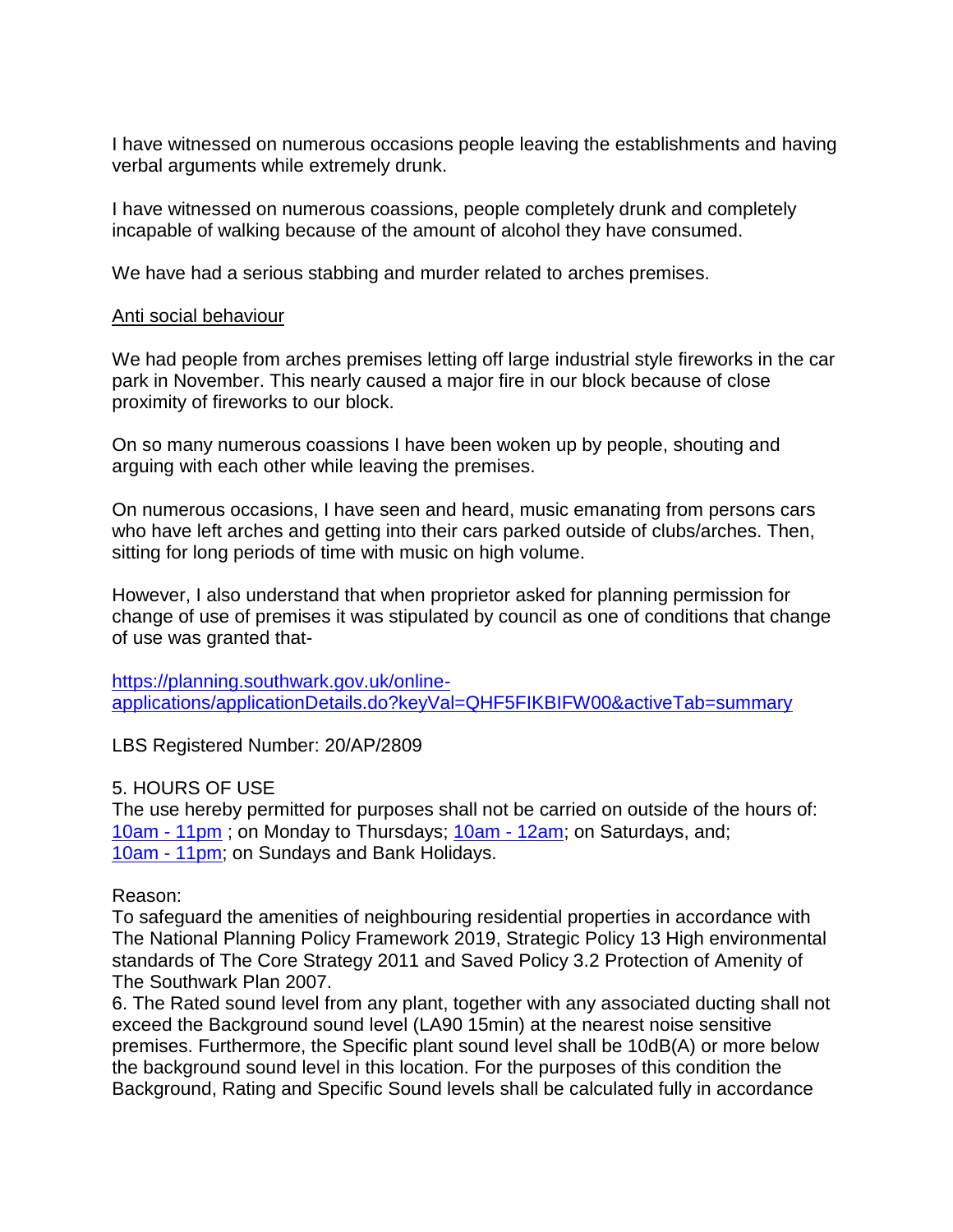with the methodology of BS4142:2014. Prior to the plant being commissioned a validation test shall be carried out following completion of the development. The results shall be submitted to the LPA for approval in writing. The plant and equipment shall be installed and constructed in accordance with the approval given and shall be permanently maintained thereafter.

### Reason

To ensure that occupiers of neighbouring premises do not suffer a loss of amenity by reason of noise nuisance or the local environment from noise creep due to plant and machinery in accordance with the National Planning Policy Framework 2012, Strategic Policy 13 High Environmental Standards of the Core Strategy 2011 and Saved Policy 3.2 Protection of Amenity of the Southwark Plan (2007).

As far as I am aware planning permission has not been sought or granted to change their hours in accordance with permission granted in 29 January 2021.

#### Health and safety

On numerous occasions, I have seen men urinating after leaving the club. The area stinks of urine behind Crossways church.

People on the estate fear for their safety when arches are open because the area has become a centre for crime and anti social behaviour, since various arches have been given alcohol licences.

# Protection of children from harm

The constant noise and anti social behaviour from arches, is making difficult for children to sleep at night, I have been told by neighbours.

For the sake of our health and safety please can you reject another alcohol licence in an extremely small area at the back of our estate.

They have got absolutely no respect for the local residents and have made no attempt whatsoever to contact the local community to liaise with us re any problems.

I also urge the committee, see photos of area which show the very close proximity of arches to residential areas, and consider a saturation policy for immediate area. Strictly limiting licensing hours for this area of Eagle Yard/ Maldonado walk.

If you feel that alcohol licence can be granted-

please restrict to serving alcohol with a substantial meal.

License to midnight at weekend.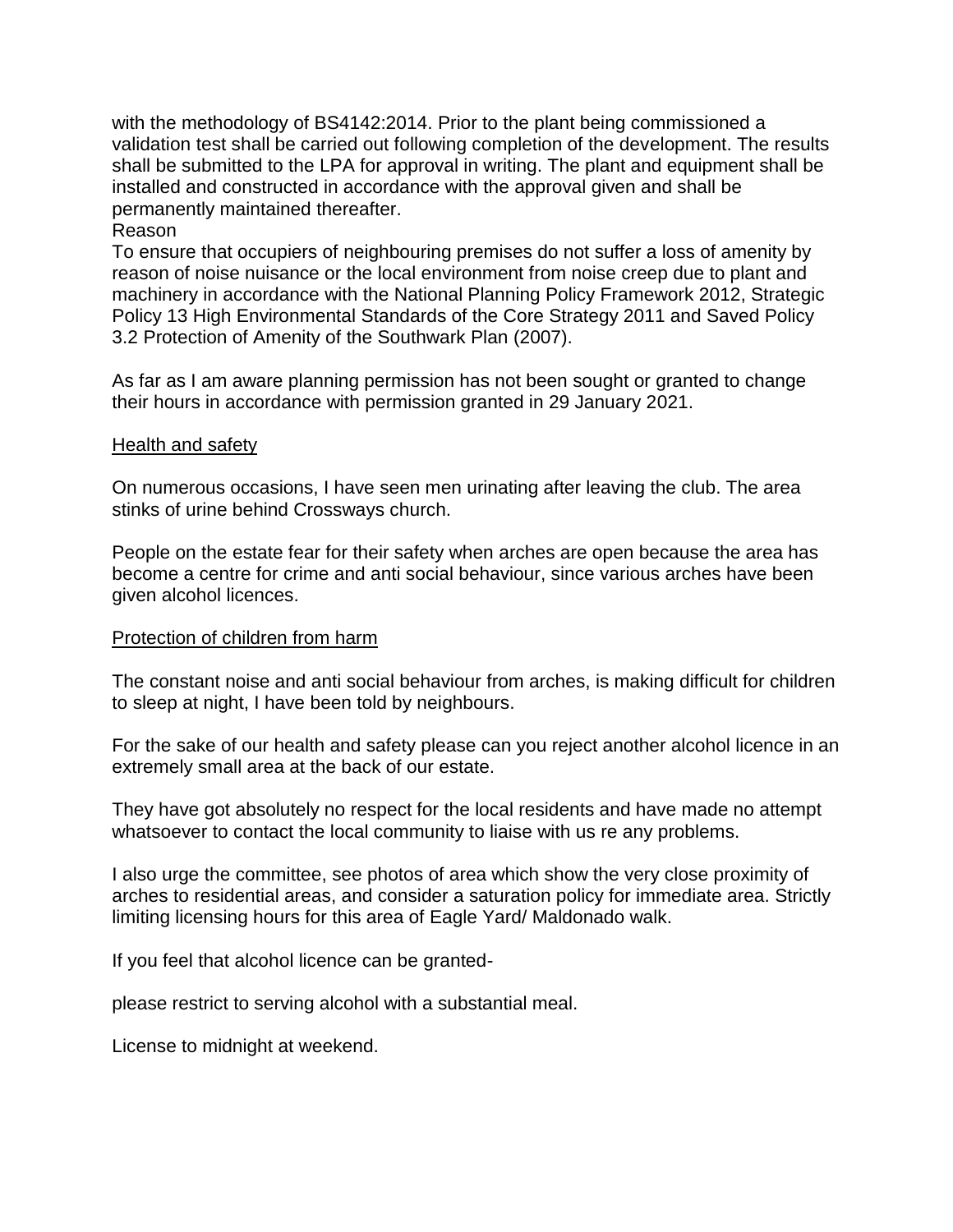That owners must actively move people away from premises after leaving away from from residential area.

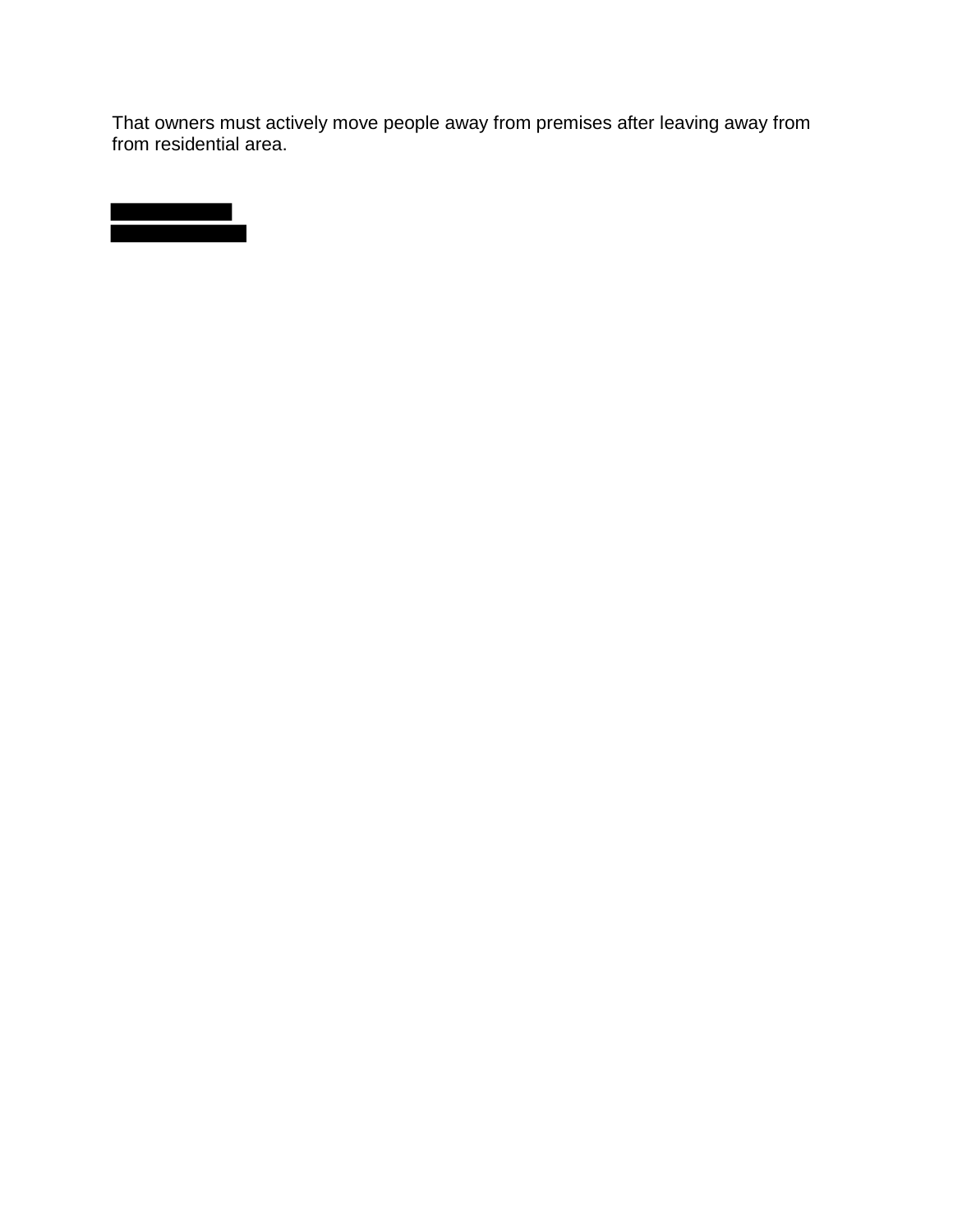# OTHER PERSON B

**From: Sent:** Monday, March 14, 2022 9:54 PM **To:** Regen, Licensing [<Licensing.Regen@southwark.gov.uk>](mailto:Licensing.Regen@southwark.gov.uk) **Subject:** Objection to application 877017



I would like to object to licence application 877017.

The area the bar is located in is already a magnet for anti-social behaviour and disturbance and so I am concerned about the proposed late opening of this venue to 3.30am.

This is a residential area, with residents already dealing with the dispersal of premises that have a flagrant disregard for those living nearby. Regardless of dispersal policies, crowds congregate in the car park yelling and shouting, urinate on the back of the church and take substantial time to move on. A late opening of this type is not commensurate with the fact this is a residential area or with the adjoining bars, none of which thankfully have such a late opening hour.

I appreciate that a blanket dismissal is not likely due to the precedent set by other venues but with the acknowledgement of issues in this area by both the police and local councillors, I hope that at least the opening hours provision could be revisited.

Bw,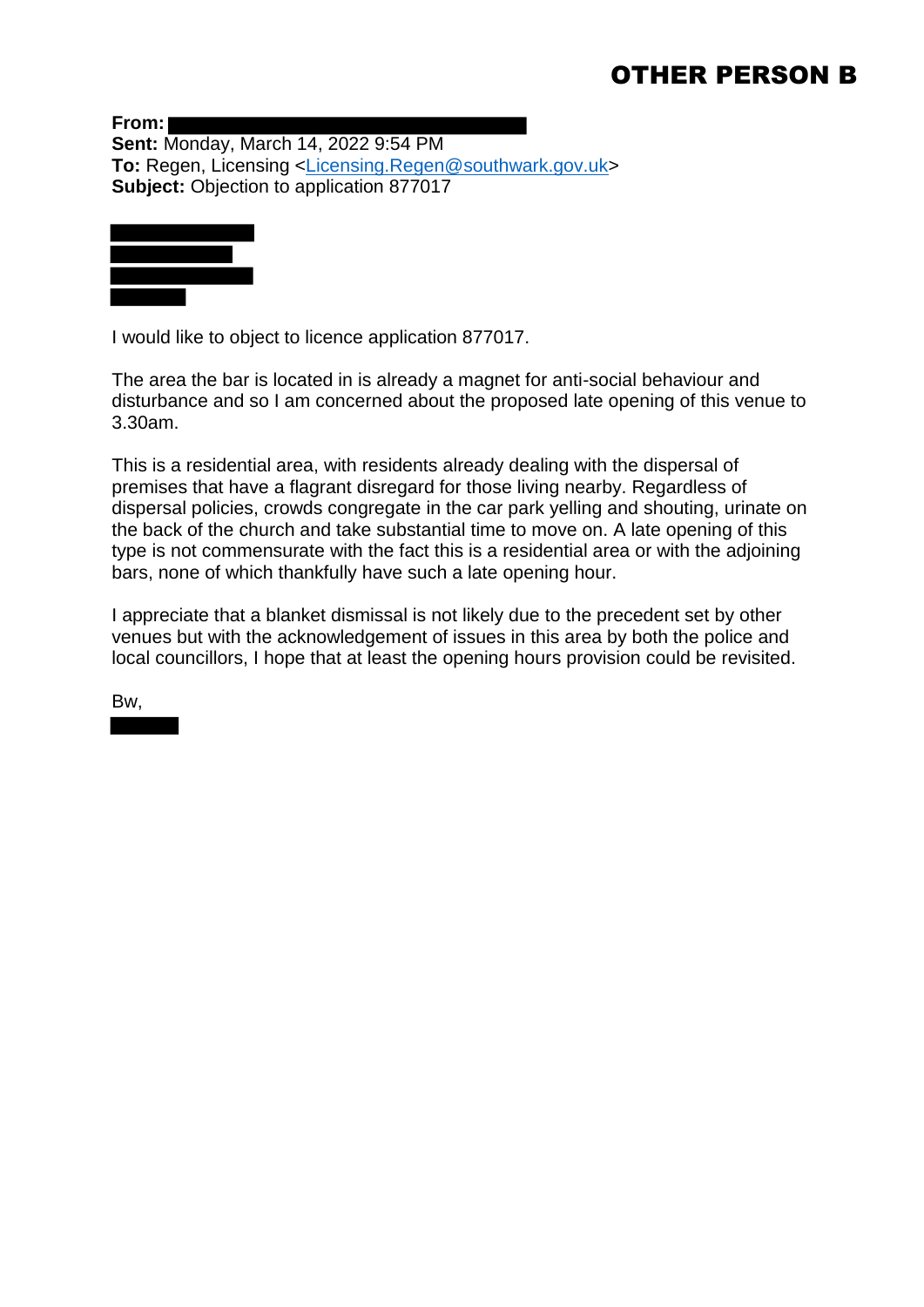# OTHER PERSON C



Sunday 27 March 2022

Dear Sir/Madam,

# **Re: licence application 877017**

I write in connection with the application by Chill Out Billards Pool Limited for a new premises licence.

I object to the application, primarily in connection with the third licensing objective: namely, the prevention of public nuisance.

I live in Draper House. My flat is on the floor and on one side it faces the servicing yard at the rear of the Strata SE1 tower, with Maldonado Walk (Eagle Yard) on the far side. I have lived at this address for more than seven years.

In recent years - especially during summer months - I have been disturbed on multiple occasions by noise associated with late night activity at the venues in the arches on Maldonado Walk.

The noise sometimes comes from patrons gathered outside having loud conversations and disputes with raised voices, and sometimes from staff dealing with rubbish - including bottles after the premises have closed.

The acoustic qualities of the space mean that even when customers are standing directly next to the railway arches, noise travels across the yard and causes a disturbance to neighbouring residents.

Patrons from the venues in the arches often shout, argue, fight and urinate in the yard and around the Crossway Church building.

Seven of the eight full-size arches along Maldonado Walk are currently (or have been until recent times) in food and drink use, some with more than one outlet sharing the same arch. If you include the currently-closed Ivory Arch, that makes 10 hospitality businesses in the space of 85 metres.

Licensing sub-committees convened by the council have in the past 18 months considered several applications relating to premises in Maldonado Walk, and have revoked one licence and refused to grant another.

I have been in contact at least three times (in 2019, 2020 and 2021) with the North Walworth councillors regarding the problems with noise from venues under the railway arches, and have made representations on several licensing and planning applications.

More recently, residents from the Draper Estate and Strata have been cooperating to respond to the problems caused by customers at the Maldonado Walk venues.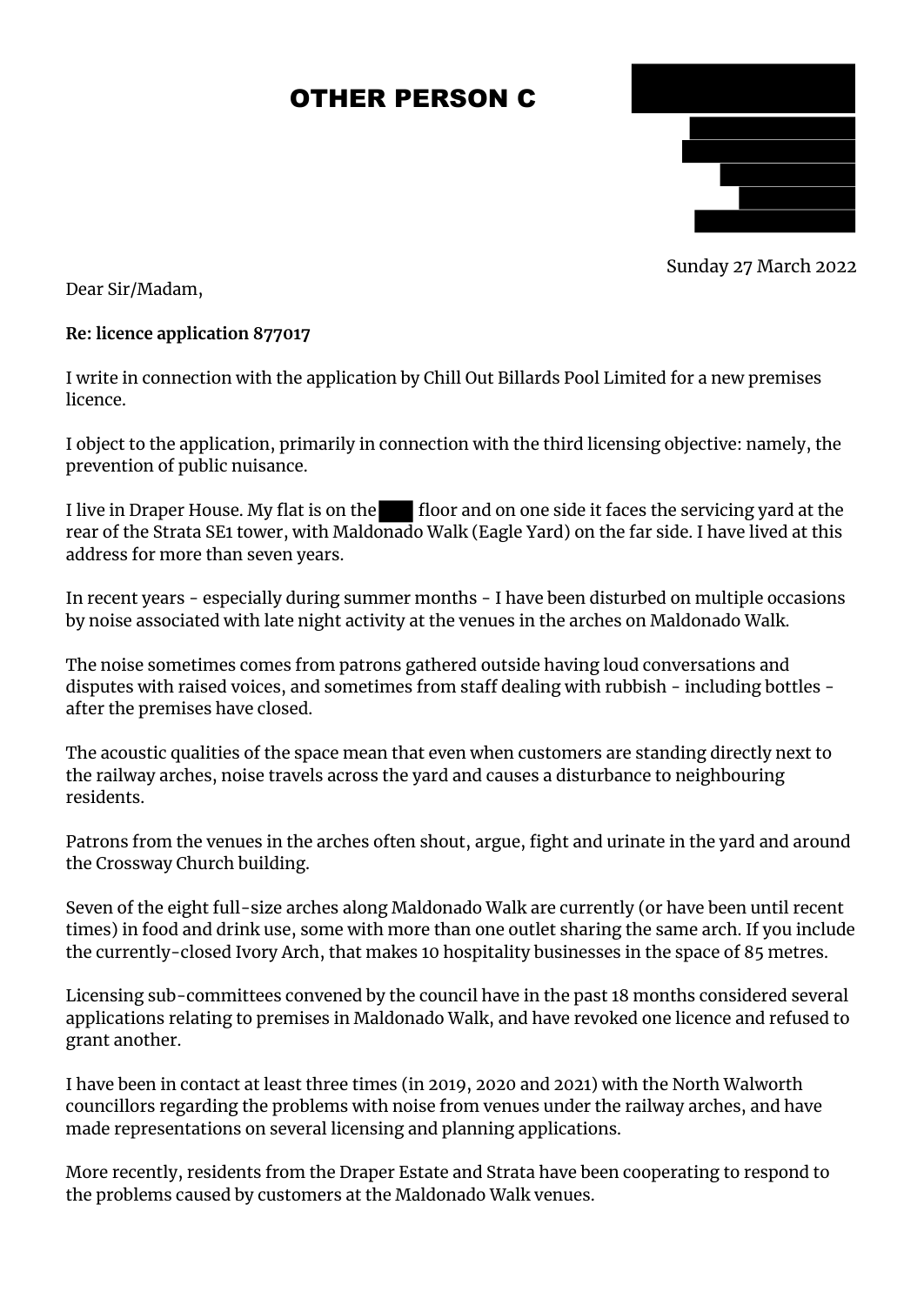The murder that took place in one of the arches in December 2021 has focussed the attention of the police, councillors and various council departments on the issues in Maldonado Walk, and renewed the resolve of residents to seek a constructive and harmonious relationship with our business neighbours, with give and take on both sides.

The application form describes the premises as a "tapas cafe restaurant" - I suggest therefore that it is appropriate to apply the timings indicated in the Southwark Statement of Licensing Policy for restaurants, given that the words 'club' or 'bar' are not used in the description.

For a restaurant in a major town centre location, the suggested closing time is midnight, or 1am on Saturday nights. The applicant has applied for hours considerably in excess of those set out in the council's policy.

The council's licensing policy encourages applicants to have planning permission in place for the activities and hours they wish to trade before seeking a premises licence. This is not the case here.

Chill Out benefits from planning permission (see 20/AP/2809) until 11pm on Sunday to Thursday nights and until midnight on Friday and Saturday, so would not lawfully be able to trade under the hours applied for in this licence.

Whilst recognising the quite proper separation between the planning and licensing regimes, I would like to draw attention to a couple of paragraphs from the planning officer's report on the application for this premises, which show that the council's planning division has recognised the issues relating to the venues in this location:

*"The nature of the Sui Generis Use Class is such that it will involve a large number of patrons seated, standing, eating and playing snooker. Therefore, it is considered that an 11pm closing time is necessary for weeknights to protect the amenity of local occupiers. On weekends, Patrons will need to leave via the back entrance on Hampton Street after 11pm to minimise the noise resulting from leaving where they are likely to walk to the nearby Elephant and Castle tube station or to Walworth Road where there are numerous late-night buses.*

*"The applicant has been advised that the council will not support hours beyond midnight due to the recurrence of noise issues on Maldonado Walk from patrons leaving bars and restaurants in this area. There is also a lot of litter and general anti-social behaviour in this area of public domain situated directly outside the Strata Tower. In order to address this, a trader's association for local bars and restaurants could be established to address noise issues through security and CCTV as well as sharing the cost of litter control."*

I would ask the council to set suitable conditions on the licence to protect the amenity of residential neighbours. These should include a formal dispersal policy (similar to the requirement on neighbouring licences) which should consider the cumulative impact of dispersing customers from all the venues in Maldonado Walk.

As residents, our primary issue is with the way that customers disperse (or fail to disperse) from the premises, rather than with nuisance from what takes place inside the venue.

For neighbouring venues, conditions as to the times at which rubbish can be processed and placed outside have been imposed by the council, and I would ask that this is also considered here.

I would also like to ask the sub-committee to add the same conditions to the licence as were added at the previous hearing for this premises in March 2021, namely:

- i. That there is an accommodation limit of 120 including staff.
- ii. That a dispersal policy be held at the premises with the premises licence and is made available upon request. All staff will be trained in respect of the dispersal policy.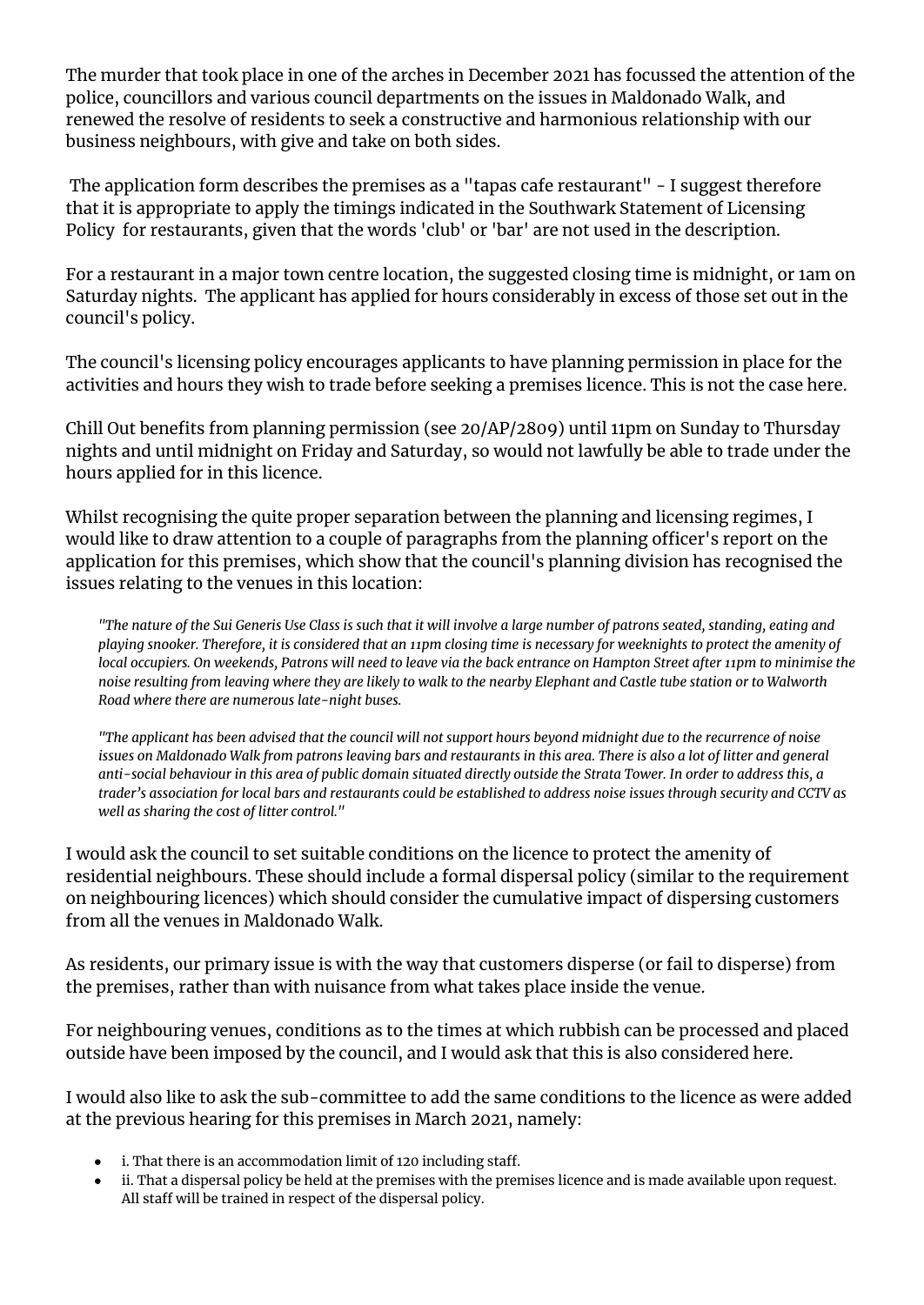- iii. That the dispersal policy is amended that patrons are encouraged to use public transport and taxis should be directed to Hampton Street and the same is included on all relevant publicity material.
- iv. That the dispersal policy shall be amended to reflect the hours imposed by this licensing sub-committee.
- v. That there shall be no off sales of alcohol.
- vi. That a telephone number shall be provided to local residents and tenant's association(s).
- vii. That there shall be no dancing after 23:00.
- viii. That all windows and doors shall remain closed with the exception of ingress and egress when licensable activity takes place.
- ix. That there shall be 80 seats downstairs in the premises.
- x. That food shall be served at all times when licensable activities take place.
- xi. That the rear outside area shall be closed at 21:00 with the exception of smoking. The number of smokers shall be limited to a maximum of 10 at any one time, after 21:00.
- xii. That all bottling, refuse collection and deliveries shall only take place between 08:00 and 20:00.
- xiii. That there shall be no hiring of the premises to external third parties or for externally promoted events.

I am not aware of any changes since the May 2021 hearing that would make these conditions any less relevant or desirable.

Please keep me updated on the progress of this application. I would like to attend any sub-committee meeting.

# Yours sincerely